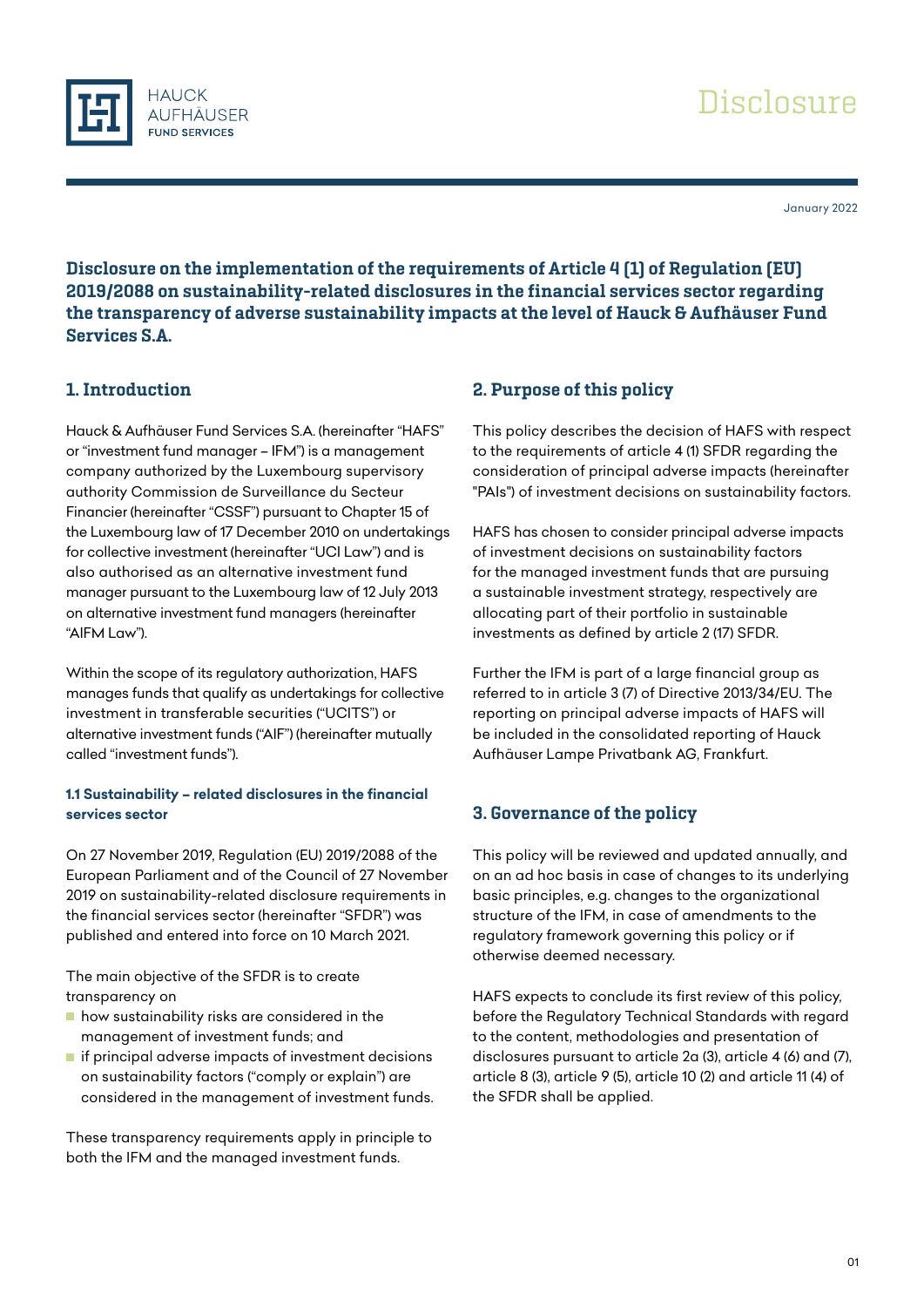## 4. Principal Adverse Impacts – Regulatory framework & context

#### **4.1 Principal Adverse Impacts – context of the SFDR**

Principal adverse impacts are to be understood as those impacts of investment decisions that result in negative effects on sustainability factors (recital 20 of the SFDR). The SFDR is requiring both, the IFM as well as the managed investment funds, in article 4 (1) respectively 7 of the SFDR to decide if PAIs are to be considered.

There are no further clarifications or definitions to be found in the SFDR with respect to the concept of principal adverse impacts.<sup>1</sup>

## **4.2 Principal Adverse Impacts – link to sustainability factors and sustainability indicators**

According to article 2 (24) SFDR sustainability factors mean environmental, social and employee matters, respect for human rights, anti-corruption and antibribery matters. For each sustainability factor different underlying sustainability indicators can in principle be identified (e.g. carbon footprint, wage equality, compliance with the requirements of the General Data Protection Regulation, Regulation (EU) 2016/679).

The SFDR neither defines a mandatory list of sustainability indicators to be considered nor for which sustainability indicators principal adverse impacts are applicable.

### **4.3 Principal Adverse Impacts – link to sustainability risk**

The SFDR establishes a link between the requirement to consider sustainability risks $^{\rm 2}$  in the investment decisionmaking process (article 3 SFDR) and the consideration of principal adverse impacts of investment decisions on sustainability factors (article 4 SFDR). Both concepts are based on the same foundation, i.e. the starting point in each case is the identification and consideration of relevant sustainability indicators.

In general, the identification and consideration of relevant sustainability indicators are inter alia dependent on the investment strategy as well as the geographical and sectoral focus of the managed investment funds. The monitoring of relevant sustainability indicators allows to establish a better and more informed understanding regarding the identification of (potential) sustainability risks. Further the assessment of certain sustainability indicators may be prioritized within the investment decision-making process to eliminate or at least mitigate sustainability risks..

#### **4.4 Principal Adverse Impacts – relevant SFDR requirements for this policy**

As of 10 March 2021, the SFDR imposes transparency requirements only on the IFM concerning the consideration of PAIs. The transparency requirements dictate that the IFM explains how PAIs are considered at IFM level. In case the IFM complies with article 4 (1) of the SFDR no further disclosure for the managed investment funds with respect to article 7 (2) SFDR is required.

<sup>1</sup> Further clarifications will be provided by the Regulatory Technical Standards with regard to the content, methodologies and presentation of disclosures pursuant to article 2a (3), article 4 (6) and (7), article 8 (3), article 9 (5), article 10 (2) and article 11 (4) of the SFDR. These Regulatory Technical Standards are expected to be applied as from 1 January 2022.

<sup>&</sup>lt;sup>2</sup> Article 2 (22) of the SFDR defines sustainability risk as an environmental, social or governance event or condition that, if it occurs, could cause an actual or a potential material negative impact on the value of the investment.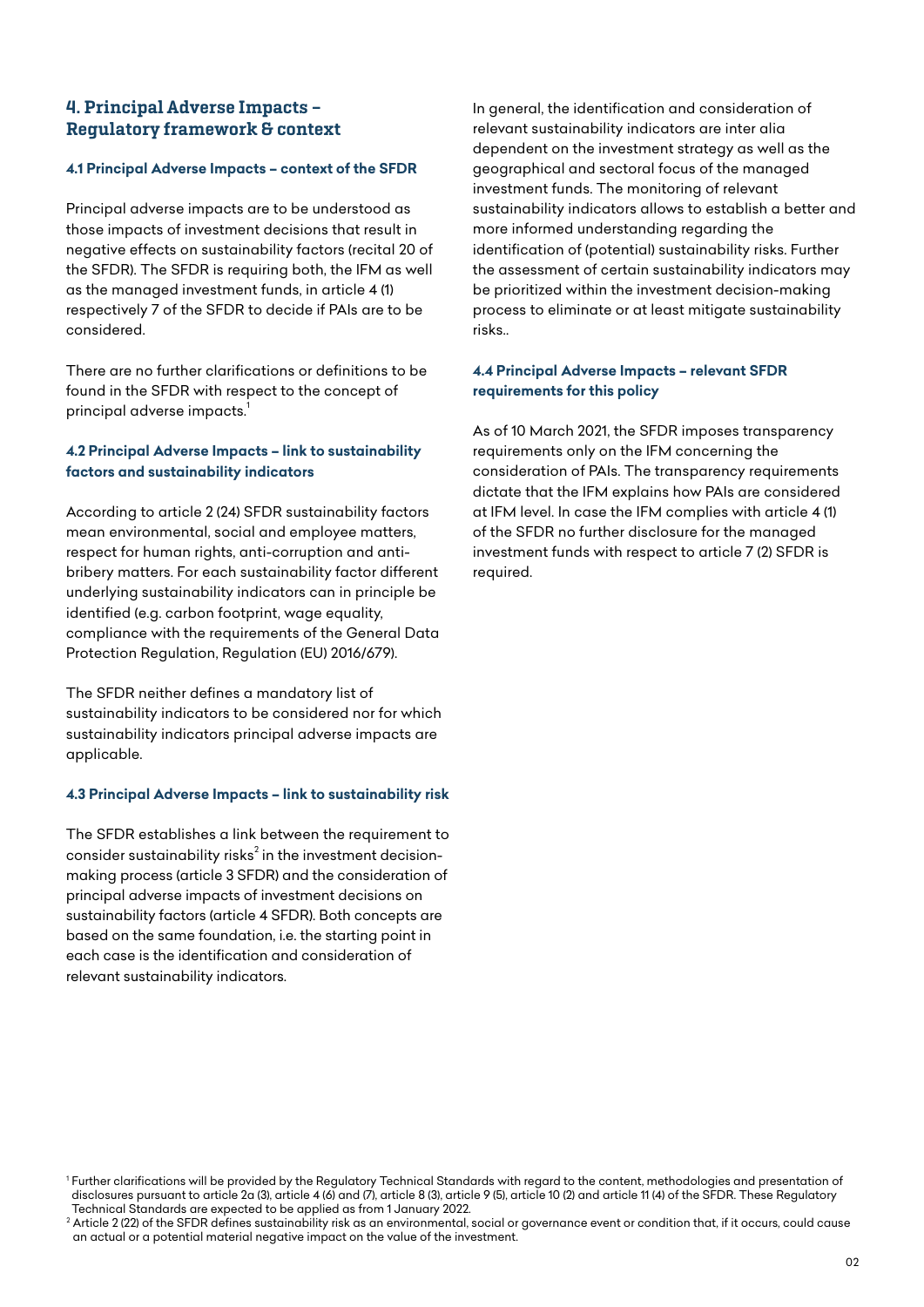|                     | <b>Requirements</b>                                                                                                                                                                                                                                                                                                                                                                                                                                                                                                                                                                                                                                                                                                                                                                                                                                   | Level      | Implementation                |
|---------------------|-------------------------------------------------------------------------------------------------------------------------------------------------------------------------------------------------------------------------------------------------------------------------------------------------------------------------------------------------------------------------------------------------------------------------------------------------------------------------------------------------------------------------------------------------------------------------------------------------------------------------------------------------------------------------------------------------------------------------------------------------------------------------------------------------------------------------------------------------------|------------|-------------------------------|
| Art. $4(1)(a)$ SFDR | Publication on the website where the IFM considers principal<br>adverse impacts of investment decisions on sustainability<br>factors and a statement on due diligence strategies with<br>respect to those impacts, taking due account of the IFM's size,<br>the nature and scale of the IFM's activities and the types of<br>financial products it makes available.                                                                                                                                                                                                                                                                                                                                                                                                                                                                                   | <b>IFM</b> | Description in<br>this policy |
| Art. 4 (2) SFDR     | In the publication made in accordance with article 4 (1) (a) SFDR<br>the IFM shall include at least the following:<br>information about the strategies on the identification and<br>a)<br>prioritisation of principal adverse sustainability impacts and<br>indicators;<br>b) a description of the principal adverse sustainability impacts<br>and of any actions in relation thereto taken or, where relevant,<br>planned:<br>c) brief summary of the engagement policy in accordance with<br>Article 3g of the Shareholder Rights Directive II (Directive<br>2007/36/EC), where applicable;<br>d) a reference to the adherence to responsible business conduct<br>codes and internationally recognised standards for due<br>diligence and reporting and, where relevant, the degree of<br>the alignment with the objectives of the Paris Agreement. | <b>IFM</b> | Description in<br>this policy |

## 5. Principal Adverse Impacts – Integration in the investment decision-making process

### **5.1 Principal Adverse Impacts – organisational setup of the portfolio management function**

In its role as IFM, HAFS is principally responsible for performing the portfolio management function for the managed investment funds.

The organization of the portfolio management function of the investment funds can be structured as follows:

- 1. Portfolio management function is performed by the IFM itself (with or without the support of an investment advisor);
- 2. Portfolio management function is delegated to a qualified third party.

### **5.2 Principal Adverse Impacts – scope of application and current inherent limitations**

The IFM considers principal adverse effects of investment decisions on sustainability factors.

The ability to consider principal adverse impacts depends substantially on the availability of relevant data and information for the invested assets. The availability and quality of relevant data and information for the systematic assessment of sustainability indicators and the consideration of principal adverse impacts is currently not deemed adequate for all asset classes in which the managed investment funds are exposed to.

The IFM will initially focus its consideration of principal adverse impacts of investment decisions on sustainability factors of managed investment funds that, according to their pre-contractual disclosures, pursue sustainable investment strategies. Bespoke funds can either qualify

- as article 9 funds under the SFDR (pursuing a sustainable investment strategy); or
- as article 8 funds under the SFDR and are allocating part of their portfolio in sustainable investments as defined by article 2 (17) SFDR.

HAFS will regularly reassess the availability and quality of relevant data and information with the aim to expand the consideration of principal adverse impacts.

### **5.3 Principal Adverse Impacts – Indentification and prioritisation of Principal Adverse Impacts**

As outlined in sections 4.2 and 4.3 of this policy, the identification and prioritisation of principal adverse impacts of investment decisions on sustainability factors require the consideration of various elements and are determined by the following factors: